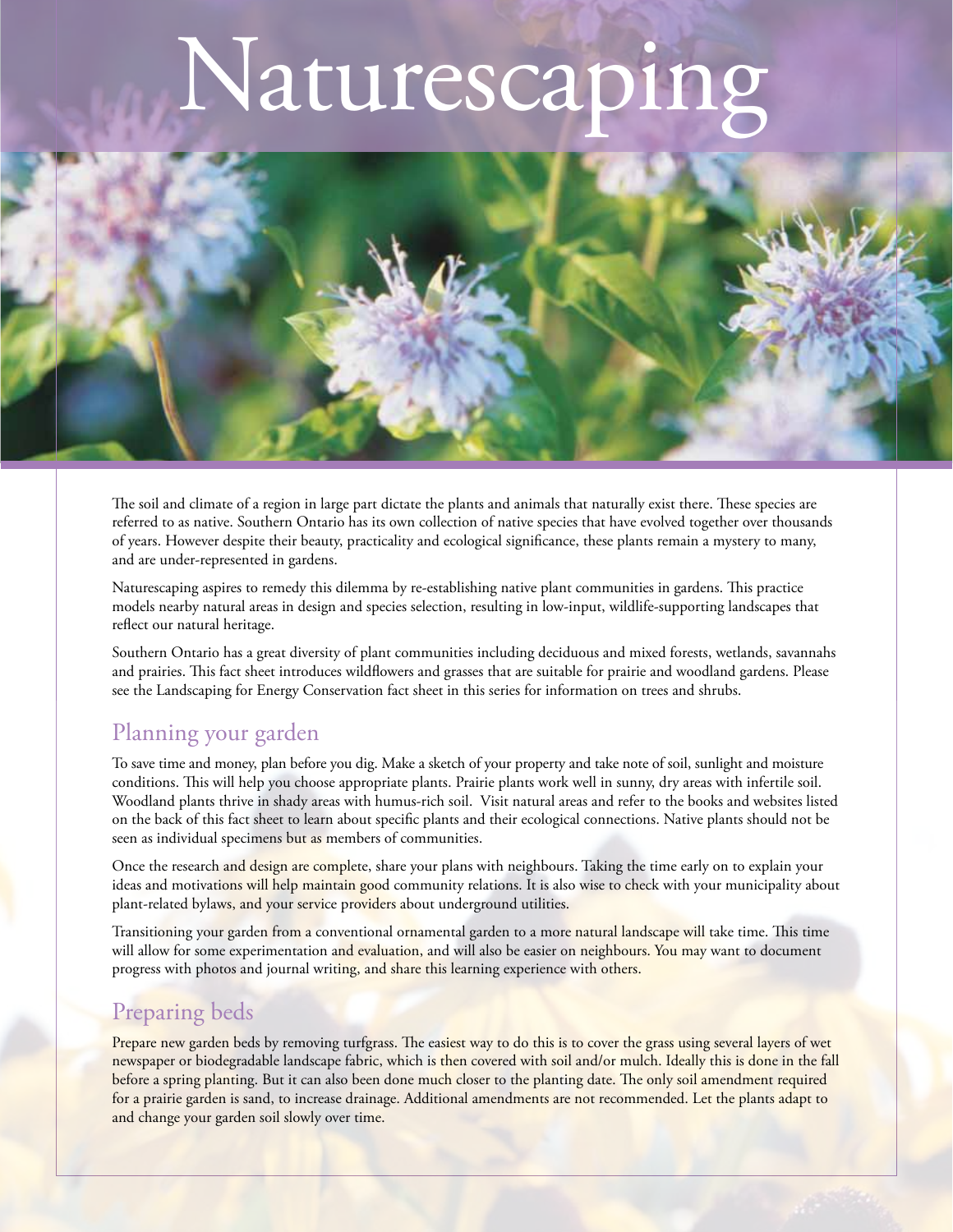# Maintaining your garden

Native plant gardens are not maintenance-free, but the work is different in some ways, and requires careful observation and on-going learning.

Newly planted wildflowers and grasses need about three centimeters of water a week for the first season. Water deeply once a week during dry periods. Gradually reduce watering frequency over the first growing season until it is no longer required.

Avoid using insecticides of any type on or around your native plants. These plants tolerate insect activity better than most ornamentals, and it is their role to support the insects that then support the birds, and so on. Plants may look ragged for a short time but will recover if protected from drought and additional injury.

Weeding is best done by hand after a rainfall when the roots are easily dug-up. Get an early start on this essential gardening task, and stick with it through the summer. Familiarize yourself with the different forms of your native plants from early spring through to late fall, so that you do not dig them out by mistake. When fall arrives the weeds will be mostly done for the year, and your attention can turn to other jobs like plant division and seed collection.

#### Prairie gardens

Prairies are dominated by wildflowers and grasses, and naturally occur on well-drained, nutrient-poor soils. A prairie garden is the perfect choice for a sunny area, and will provide food and habitat for a diversity of birds and butterflies. Below is a selection of suitable plants for a prairie garden.

| <b>PLANT SPECIES</b>                                | <b>HEIGHT</b>     | <b>DESCRIPTION</b>                                              |
|-----------------------------------------------------|-------------------|-----------------------------------------------------------------|
| <b>Big Bluestem</b><br>(Andropogon gerardii)        | 90-240 cm $(3-8)$ | elegant prairie grass with bluish seed heads                    |
| Black-eyed Susan<br>(Rudbeckia hirta)               | 30-90 cm $(1-3)$  | yellow flowers through summer and fall                          |
| <b>Butterfly Weed</b><br>(Asclepias tuberosa)       | 60-90 cm $(2-3)$  | clusters of bright orange flowers in mid-summer                 |
| Foxglove Beardtongue<br>(Penstemon digitalis)       | 60-120 cm $(2-4)$ | white trumpet-shaped blooms in spring and early summer          |
| Golden Alexanders<br>(Zizia Aurea)                  | 30-90 cm $(1-3)$  | yellow flowers in spring                                        |
| Indian Grass<br>(Sorghastrum nutans)                | 90-240 cm (3-8')  | flowing grass with delicate bronze seed head                    |
| New England Aster<br>(Symphyotrichum novae-angliae) | 90-180 cm $(3-6)$ | many small purple flowers in late-summer and fall               |
| Prairie Smoke<br>(Geum triflorum)                   | 15-45 cm $(6-18)$ | spring flowering plant with unique 'smoky' seed head            |
| Wild Bergamot<br>(Monarda fistulosa)                | 60-120 cm $(2-4)$ | pale purple jester-hat-shaped flowers in late-spring and summer |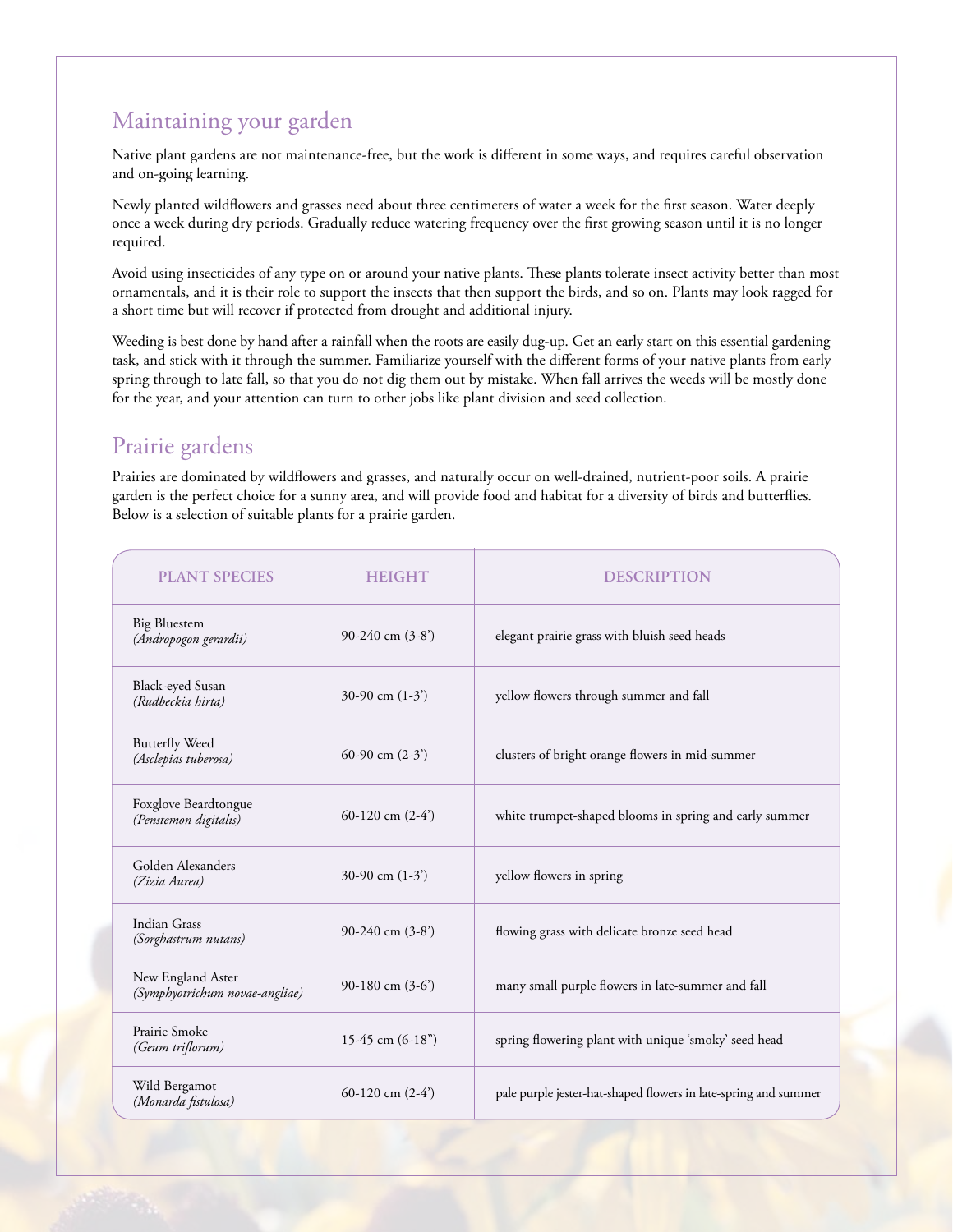## Woodland garden

Woodland plants thrive in low-light conditions and are a perfect choice for shady yards. Many woodland plants can be used as groundcovers, and their early blooms provide a welcome sign of spring. Below is a selection of suitable plants for a woodland garden.

| <b>PLANT SPECIES</b>                         | <b>HEIGHT</b>             | <b>DESCRIPTION</b>                                                                       |
|----------------------------------------------|---------------------------|------------------------------------------------------------------------------------------|
| Bloodroot<br>(Sanguinaria canadensis)        | $25 \text{ cm } (10^{n})$ | white flowers in spring; lobed leaves                                                    |
| <b>Bottlebrush Grass</b><br>(Elymus Hystrix) | 90-150 cm $(3-5)$         | bristly seed head resembles a bottle brush                                               |
| False Solomon's Seal<br>(Smilacina racemosa) | 45-90 cm $(1.5-3)$        | cluster of creamy white flowers at end of arching stem in spring                         |
| Foam Flower<br>(Tiarella cordifolia)         | 15-30 cm $(6-12)$         | groundcover with spikes of white flowers in spring                                       |
| Large-leaved Aster<br>(Aster macrophyllus)   | 30-120 cm $(1-4)$         | many lavender blooms throughout summer; large, heart-<br>shaped basal leaves             |
| Wild Columbine<br>(Aquilegia canadensis)     | 30-90 cm $(1-3)$          | showy red and yellow tubular flowers in late-spring and<br>summer                        |
| Wild Geranium<br>(Geranium maculatum)        | 30-60 cm $(1-2)$          | pink or magenta blooms in late-spring and early-summer                                   |
| Wild Ginger<br>(Asarum canadense)            | 15-20 cm $(6-8)$          | groundcover with single maroon flower under large<br>heart-shaped basal leaves in summer |
| Woodland Strawberry<br>(Fragaria vesca)      | 7-15 cm $(3-6)$           | small white flowers followed by edible red berries                                       |
| Zig Zag Goldenrod<br>(Solidago flexicaulis)  | 45-90 cm $(1.5-3)$        | clusters of tiny, yellow flowers along zigzagging stem from<br>August - October          |

Natural woodlands have rich soil. You can replicate this to a degree by adding compost before planting. Once established, woodland gardens require minimal maintenance. Let leaves remain where they fall to cycle nutrients naturally. Mulching the garden with wood chips, leaves or compost will suppress weeds, enrich the soil and keep it moist. Check with your municipality to see if they offer free compost and mulch.

Consider redirecting eavestroughs into the garden or installing a rainbarrel for watering when needed. This will save on watering costs and reduce stormwater runoff.

Fallen logs or snags (standing dead trees) provide habitat for birds, insects and other wildlife, and eventually also enrich the soil. If leaving a snag in your yard, ensure that it is not located where it may fall and cause harm.



*Wild Geranium*